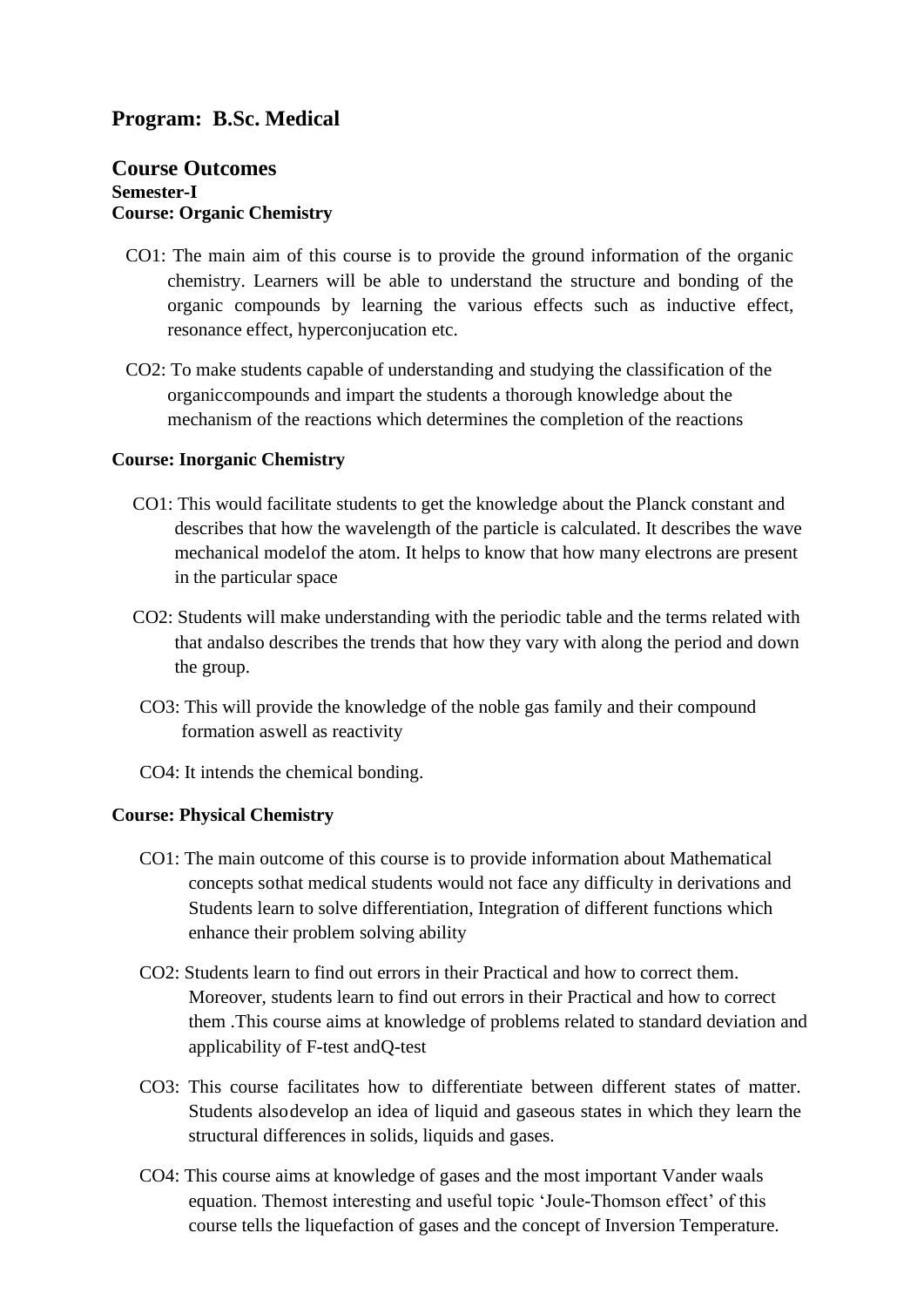CO5: This course facilitates the learners to grab knowledge about structure of molecules and theirmagnetic properties.

# **Semester-II**

# **Course: Organic Chemistry**

- CO1: To make students capable of understanding and studying the classification of the organiccompounds. To impart the students a thorough knowledge about the mechanism of the reactions which determines the completion of the reactions.
- CO2: It provides the description of the allyl and aryl halides and their uses in various fields. Theseproperties help to describe the melting and boiling points of many compounds and their reactivity towards various reactions.
- CO3: It intends the naming reactions with different functional groups. The Concept of isomerism deals with the nature of organic compounds. It gives the knowledge about the Chirality which is the necessary condition for the chirality of the molecules; it deals with the differentorientations of the compounds and with different names of the compounds. By using these configurations we can find the nature of compounds

# **Course: Inorganic Chemistry**

CO1: Students will understand concept of close packing, ionic structures and factors affecting ionicsolids which help them to identify and distinguish between different crystals.

CO2: students will develop understanding about the properties of alkali and alkaline earth metals.

- CO3: it would enable the learner to learn about the structure of diborane, lewis acid nature of borontrihalides, preparation of carbides, nitrides & other relevant block compounds.
- CO4: This course helps in understanding preparations and applications of fullerene, fluorocarbons,silicate compounds.
- CO5: It makes the students to learn and understand about types of oxides and oxyacids, their structure and reactivity in s block  $\&$  p block elements, interhalogen compounds, polyhalides compounds.

# **Course: Physical Chemistry**

- CO1: The main outcome of this course is to enable the students to understand about solutions usedin daily life and methods of expressing their concentration.
- CO2: By studying this course learners will be able to think about the nature of solutions and theirstability which would be help them about the advantages and applications of various types of solutions.
- CO3: This course aims at knowledge of different factors affecting rate of reaction and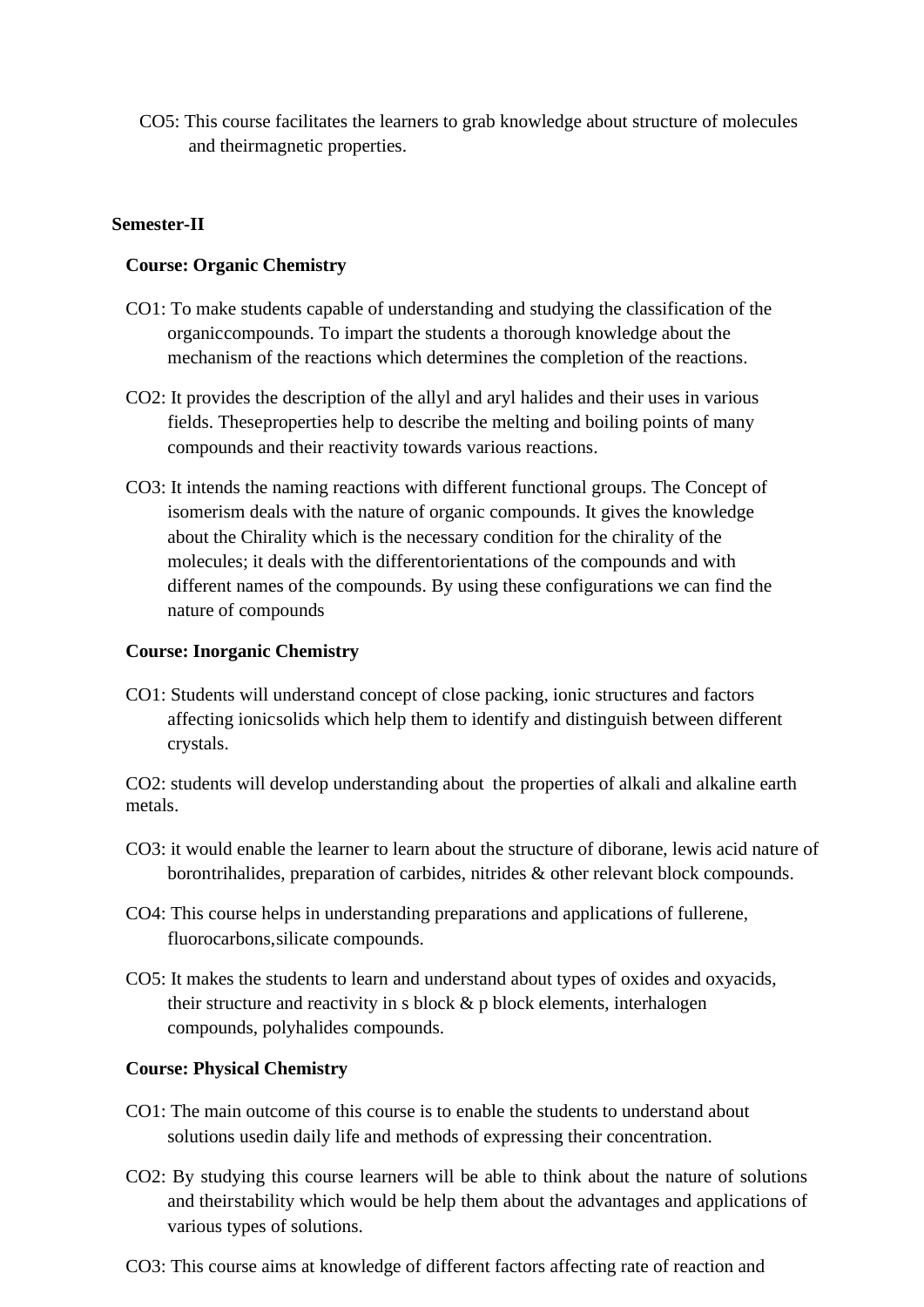role of acidand base as a catalyst

#### **Semester-III**

#### **Course: Inorganic Chemistry**

- CO1: Develop the knowledge of transition metals to understand the trends in properties and reactivityof the first series of d-block elements and to know the typical physical and chemical properties of the transition metals.
- CO2: To study the lanthanide elements to understand the trends in properties and reactivity and todevelop the understanding of the typical physical and chemical properties of the transition metals.
- CO3: To explain the typical physical and chemical properties of the transition metals especially fromsecond and third transition series. To identify simple compound classes for transition metals and describe their chemical properties
- CO4: In order to study transition metals to understand the trends in properties and reactivity of theactinides and its typical physical and chemical properties to understand its applications

#### **Course: Organic Chemistry**

- CO1: This course will facilitate the learners to classify the types of these functional groups bynomenclature.
- CO2: Through the structure and classification of the compounds containing these functional groups,they would be able to make comparison between the reactivity of these compounds.
- CO3: This course allows the students to outline the mechanism of various reactions of organicmolecules containing the above mentioned functional groups.
- CO4: It would help in research work and to develop new chemical reaction with different methods.
- CO5: They would be able to grab the knowledge about various naming reactions and they will learnabout their applications in field of chemistry.

#### **Course: Physical Chemistry**

CO1: They will grab knowledge of the basic concept of

thermodynamics

CO2: They will learn how to solve exact and inexact functions

CO3: Students will get information regarding thermo chemistry in daily life

activities

CO4: Students will be able to get knowledge of the conversant processes of steam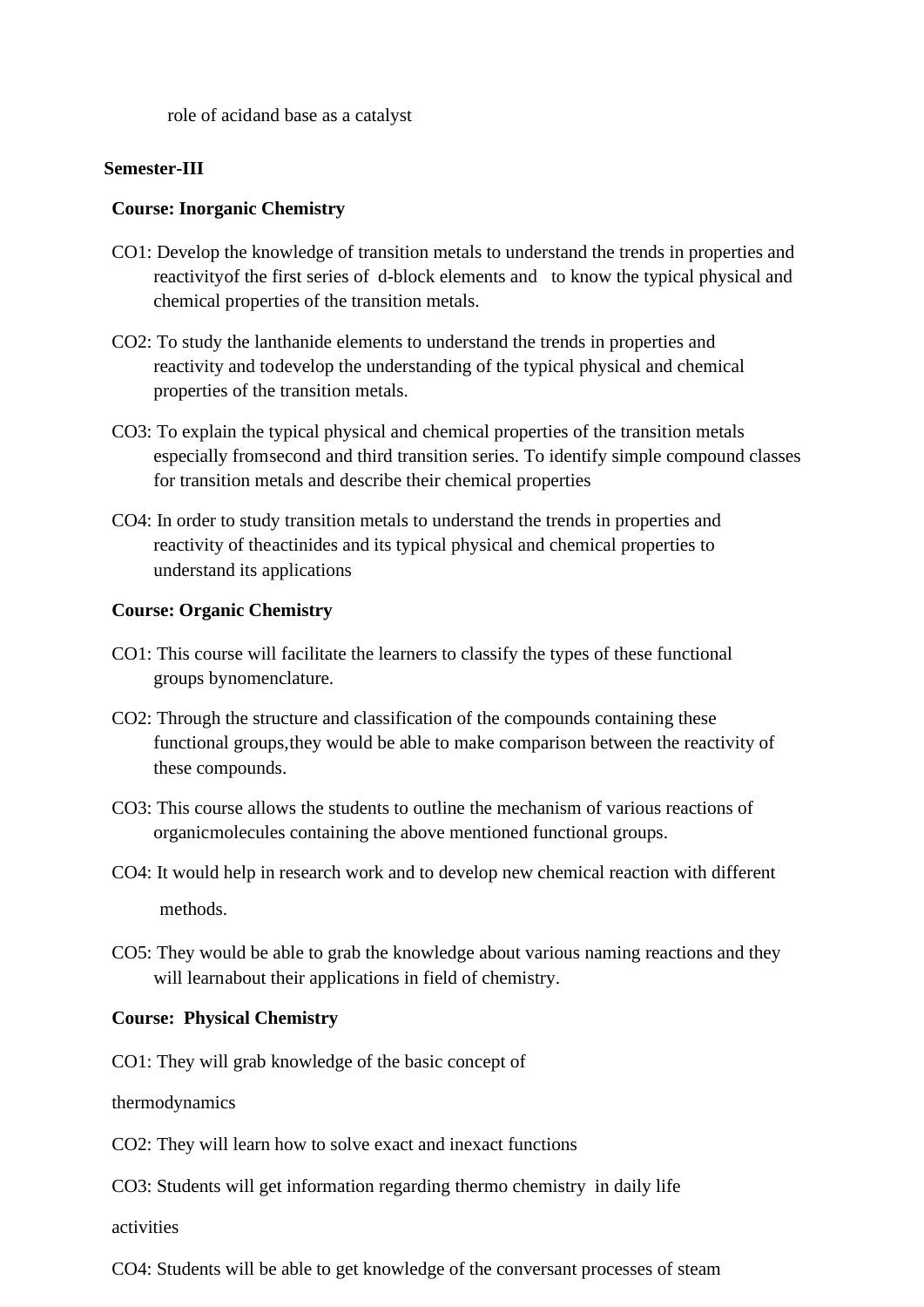dryness

CO5: They will learn about uses of thermodynamics in daily life like in window A.C andrefrigerators.

# **Semester-IV**

# **Course: Inorganic Chemistry**

- CO1: Students will be able to understand the applications of various types of complex and theirproperties
- CO2: Develop the knowledge of various processes which proceed through the oxidation and reductionand they will able to know the applications of these reactions
- CO3: It will develop the understanding of all type of acid and bases and explain the behavior ofthese
- CO4: Students will be able to understand the applications of various non aqueous solvents and theirproperties with chemical behavior

# **Course: Organic Chemistry**

- CO1: Students will learn about the method of preparation, properties and uses of carboxylic acidalong with their characteristic test
- CO2: Students will learn about the method of preparation, properties and uses of derivatives ofcarboxylic acid along with their characteristic test
- CO3: Students will learn about the method of preparation, properties and uses of ether along withepoxides.
- CO4: Students will learn about the method of preparation, properties and uses of fats along with theircommercial application.
- CO5: Students will learn about the method of preparation, properties and uses of Organic compoundscontaining Nitrogen along with their distinguishable test

#### **Course: Physical Chemistry**

- CO1: Phase diagrams are useful because they allow us to understand in what state matter exists undercertain conditions. Phase equilibrium has wide range of applications in industries including production of different allotropes of carbon, lowering of freezing point of water by dissolving salt, purification of components by distillation, usage of emulsions in food production, pharmaceutical industry
- CO2: Conductivity measurements are used routinely in many industrial and environmental applications as a fast, inexpensive and reliable way of measuring the ionic content in a solution.
- CO3: These articles are depends on the movement of the boundary between two adjacent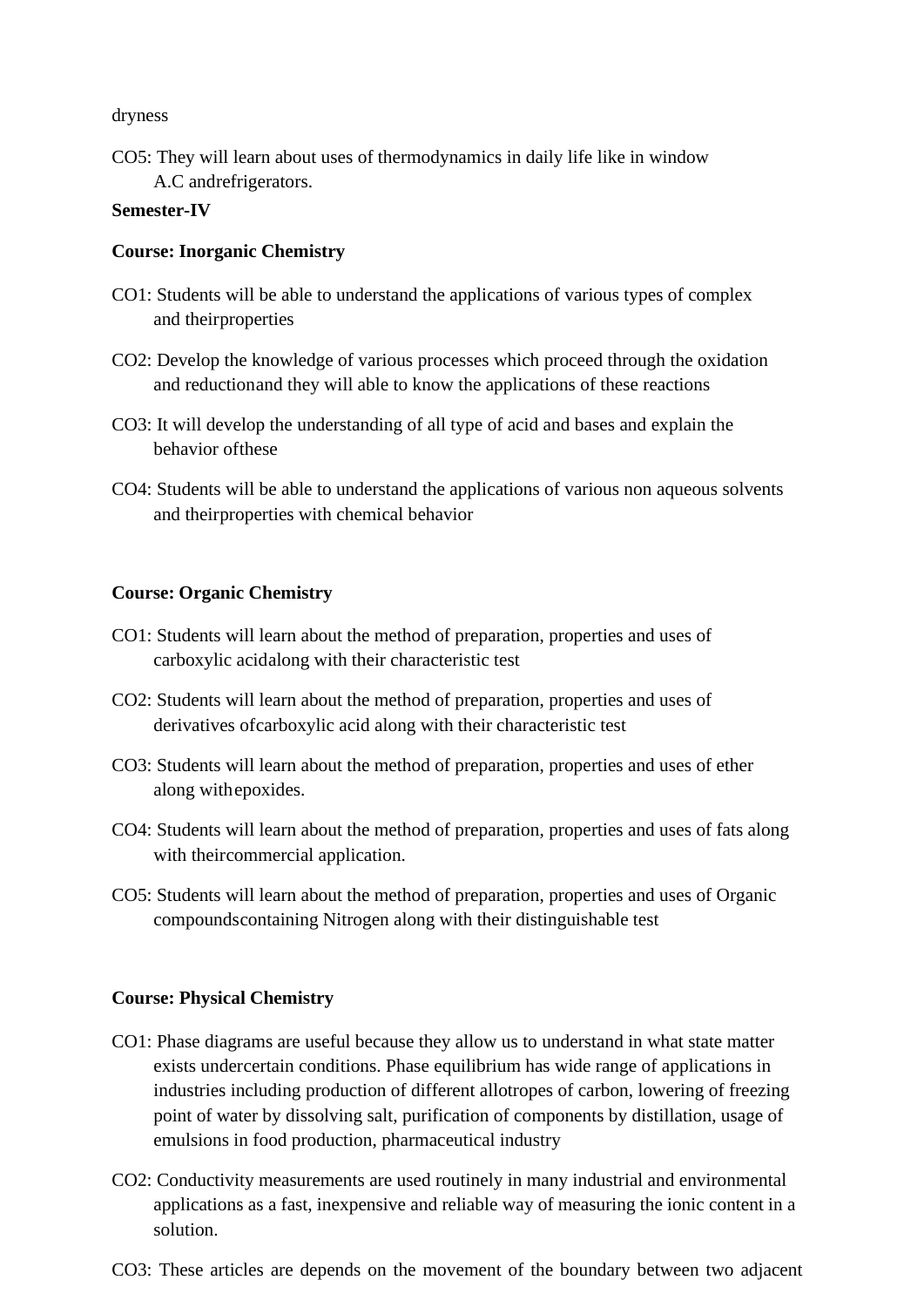electrolytes under the influence of an electric field and the speed of the moving boundary can be measured and used to determine the ion transference numbers.

CO4: Nernest equation can be used to find the cell potential at any moment in during a reaction or atconditions other than standard-state, by knowing this students can determine the equilibrium constant or Gibbs free energy .In Concentration Cell students can know about how we can select anode or cathode. Nernest equation can be used to find the cell potential at any momentin during a reaction or at conditions other than standard-state, by knowing these students can determine the equilibrium constant or Gibbs free energy. In Concentration Cell students can know about how we can select anode or cathode and also how e.m.f be calculated from those. Students will also learn about that how we can prevents our metallic things from corrosion.

#### **Semester-V**

# **Course: Inorganic Chemistry**

- CO1: Students will be able to use Crystal Field Theory to understand the magnetic properties (and insimple terms the color) of coordination compounds which facilitate them to describe the shapes and structures of coordination complexes with coordination numbers 6 and 4
- Co2: Learner will develop the understanding of the stability of metal complexes by the use of formation constants and to calculate thermodynamic parameters from them. They will be ableto describe rate of reactions of complexes and type of reactions in complexes
- CO3: Student will be able to describe magnetic properties of complexes, various kind of magnetic materials and effect of temp on magnetic characters. They will also able to describe methods ofdetermining magnetic moments
- CO4: Student will be able to describe quantum numbers, orbital and spin angular moment ofelectrons. And To understand electronic transition, term symbol and concept of spectra.

#### **Course: Organic Chemistry**

- CO1: It will make the learner to develop interest about the Synthesis, Properties and applications of Organo-metallic compounds
- CO2: Students will learn about the Synthesis and Properties Organo-Sulphur compounds and theircomparison with analogous compounds
- CO3: Students will learn about the Principle, working and application of UV-Vis spectroscopy whichwill help them study the conjugation in organic compounds
- CO4: Students will learn about the Principle, working and application of IR spectroscopy which willenable them to detect the various Functional groups in organic compounds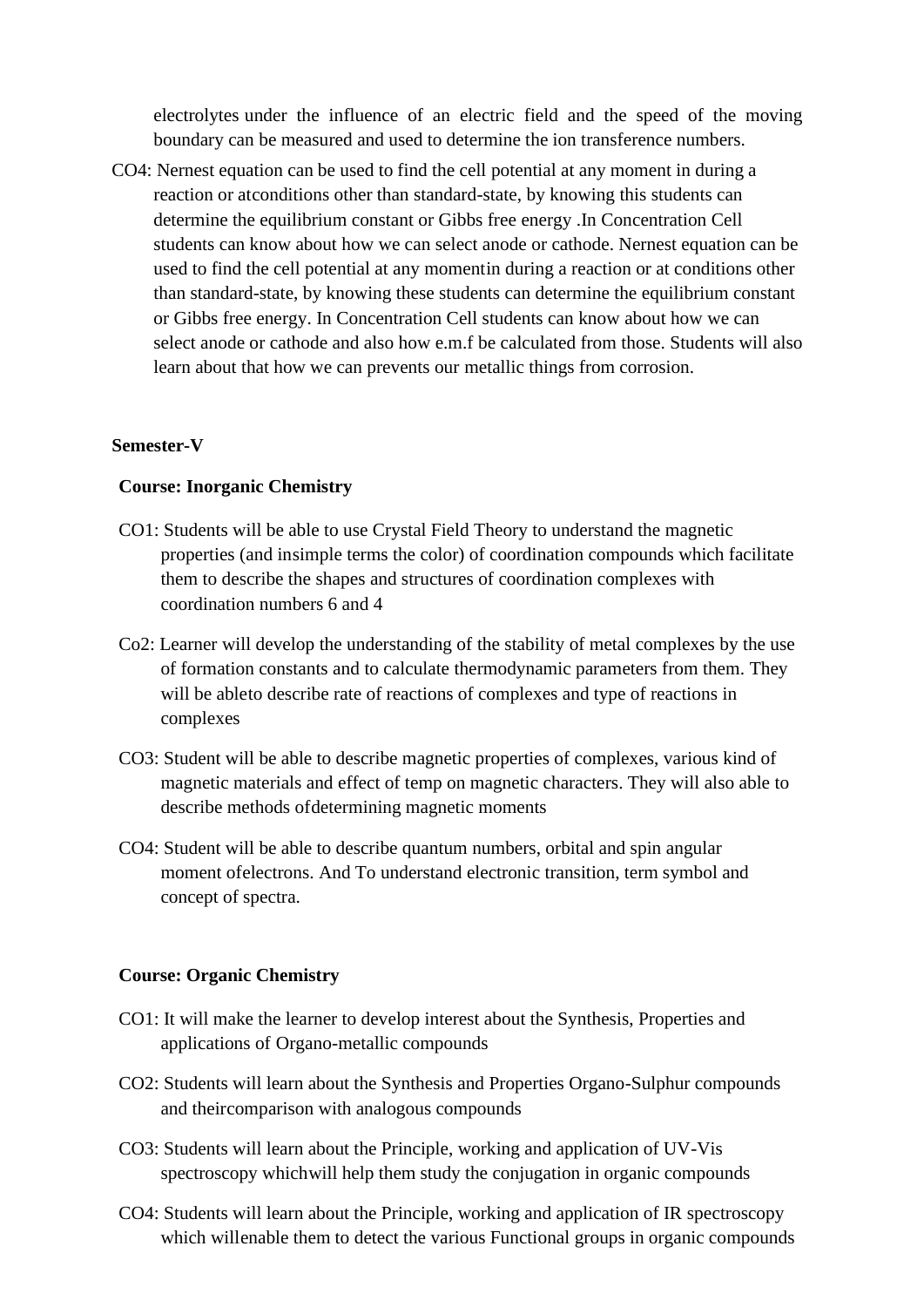CO5: Students will get knowledge about Principle, working and application of NMR spectroscopywhich will help them in structure elucidation through C13-NMR & PMR

# **Course: Physical Chemistry**

- CO1: The main outcome of this course is to provide information about Quantum Mechanics and Spectroscopy .and Quantum Chemistry enables them to know about Schrodinger equation andits application
- CO2: Students learn about rotation & vibration spectroscopy and the electromagnetic radiations usedin these spectra. And Through rotational spectroscopy they will learn the energy level diagrams of rigid  $\&$  non rigid rotors. This course aims at applications of rotational and vibrational spectroscopy

# **Semester- VI**

# **Course: Inorganic Chemistry**

- CO1: On the completion of course the student will have knowledge of Pearson's HSAB concept,acid-base strength and hardness and softness. Symbiosis, theoretical basis of hardness andsoftness.
- CO2: The aim of the course is the teaching and understanding of the basic principles of Biological Inorganic Chemistry - Bioinorganic Chemistry that are considered necessary for the completion of postgraduate students' education. Also, the aim of this course is to present and describe bioinorganic systems through the correlation of the function, structureand activity of inorganic elements within the organisms. In particular, this course will include: a) a systematic study of trace element biosystems; b) the effect of the concentration of trace elements on health and the environment;
- CO3: On the completion of course the students have knowledge of Silicones and Phosphazenes asexamples of inorganic polymers, nature of bonding in triphosphazenes.
- CO4: The focus of this course is on the synthesis, structure and bonding, properties and reactivityof main group organometallics (including Grignard reagents, organolithium reagents, organotin compounds, etc), organotransition metal chemistry and organometallic catalysis.And On the completion of course the student have knowledge of metal-ethylene complexes and homogeneous hydrogenation, mononuclear carbonyls and the nature of bonding in metal carbonyls.

#### **Course: Organic Chemistry**

CO1: Students would have knowledge about the structure, preparation and properties ofheterocyclic compounds after completion of this course.